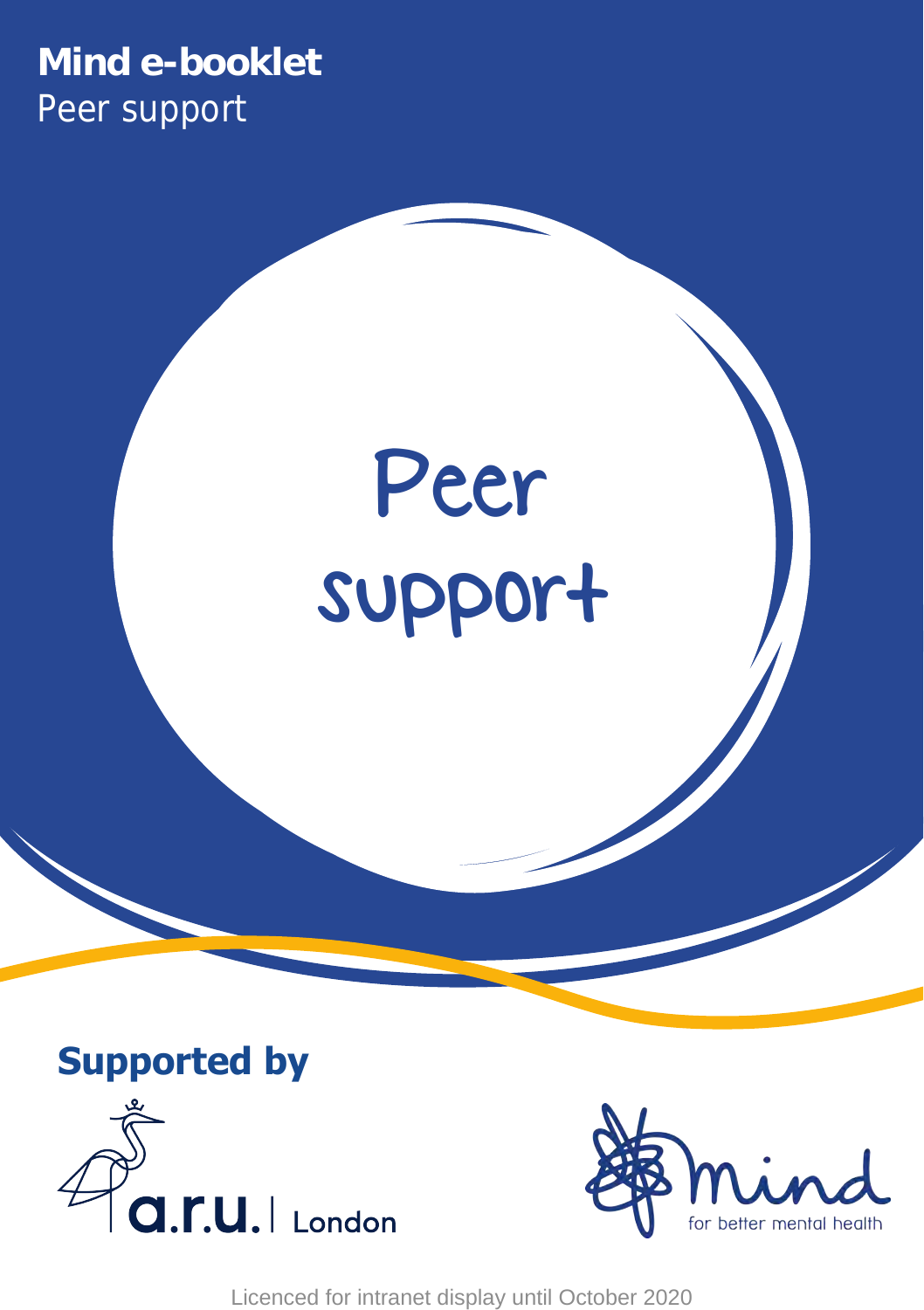# **Making sense of peer support**

This booklet explains how peer support can help with mental health problems, how sessions might be structured and how to find the right support for you.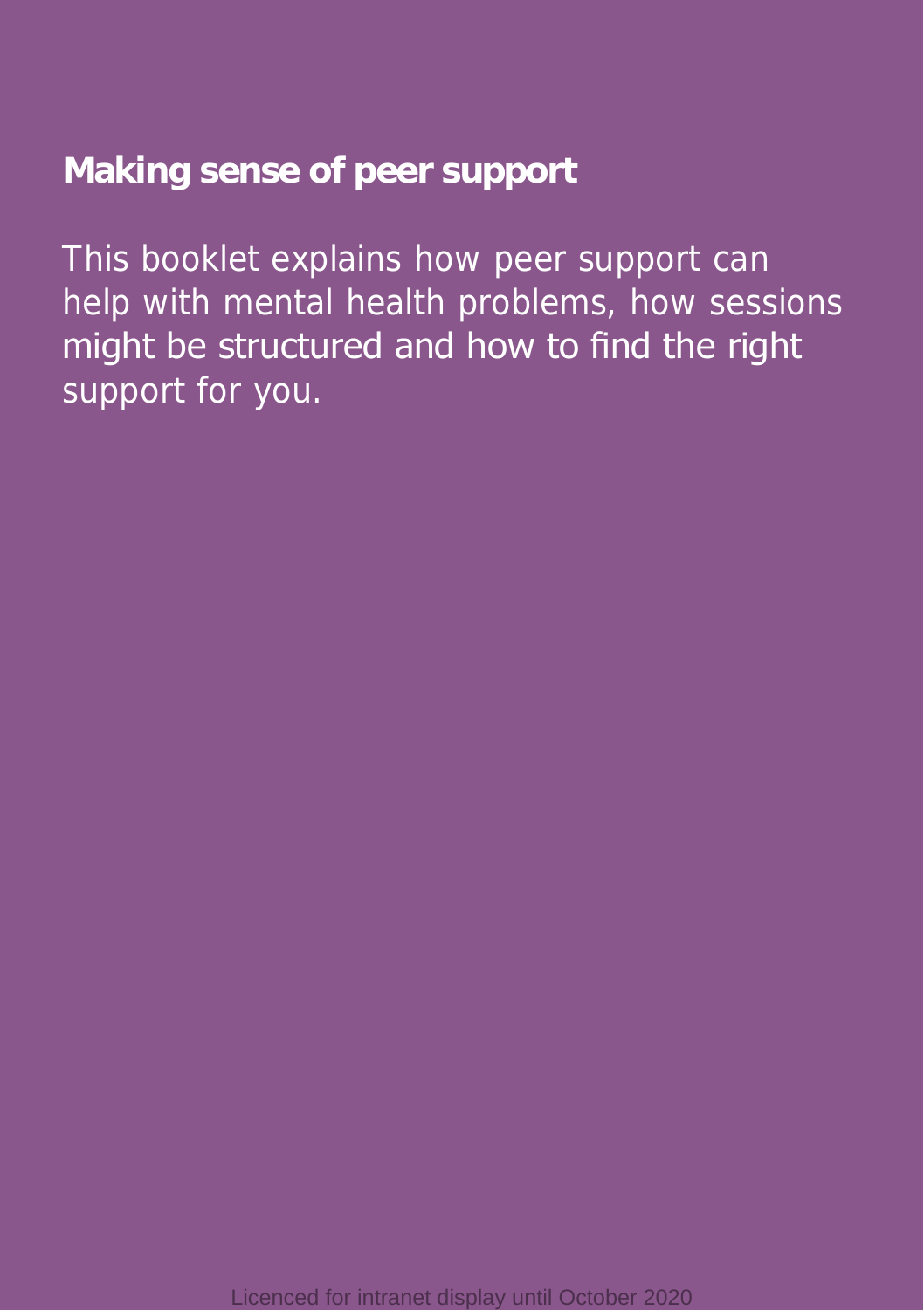# **Contents**

| What is peer support?                 | 4  |
|---------------------------------------|----|
| What kinds of peer support are there? | 5  |
| What happens in peer support?         | 8  |
| Is peer support right for me?         | 11 |
| Peer support for specific groups      | 12 |
| How can I find peer support?          | 15 |
| Useful contacts                       | 18 |

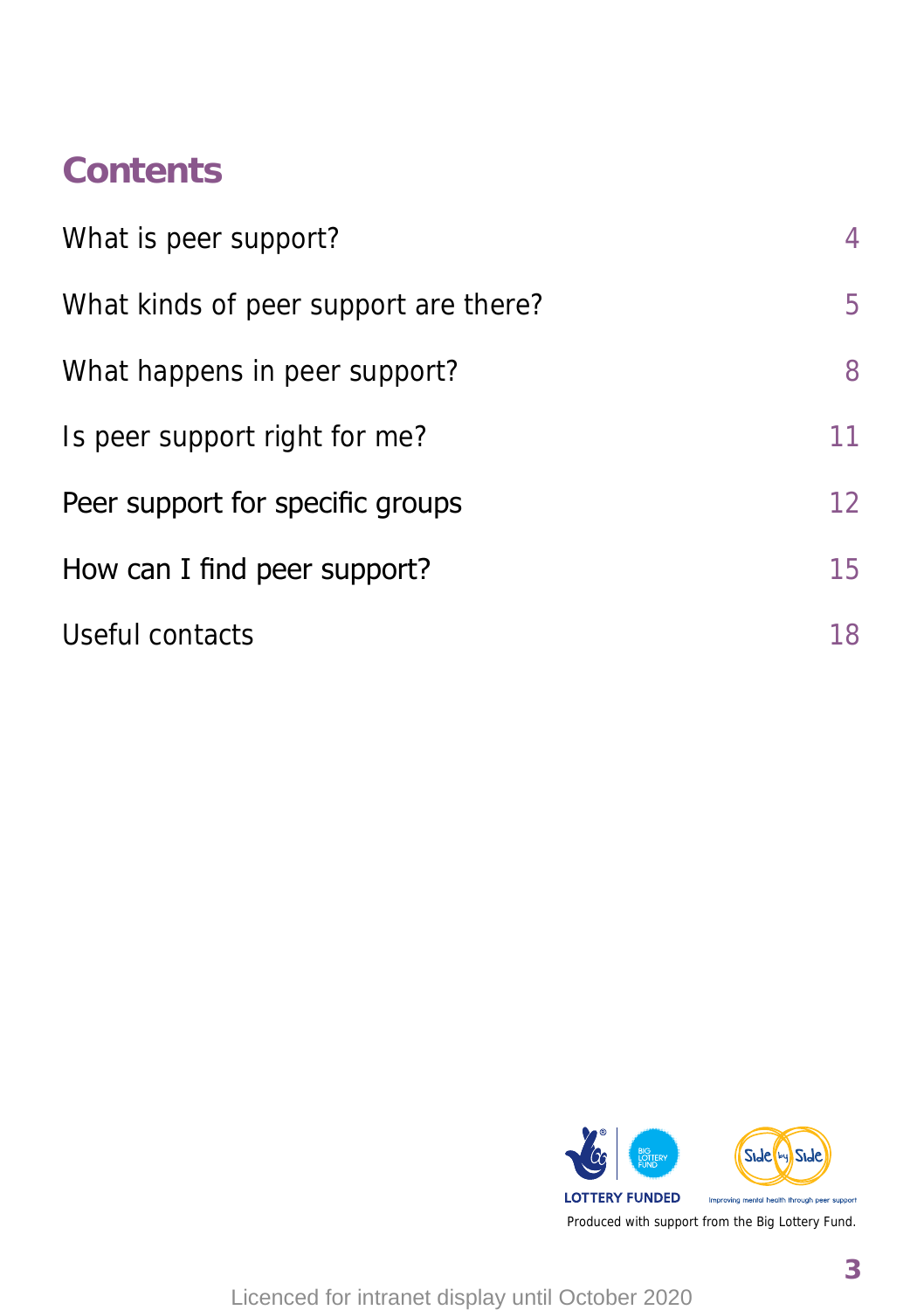# **What is peer support?**

Peer support is when people use their own experiences to help each other. Forms of peer support include:

- community groups
- mentoring
- befriending
- self-help groups
- online communities
- support groups.

Support is based on sharing experiences and agreeing a reason for meeting. How you choose to meet up or connect with people is very flexible and depends on your personal preferences. Peer support can improve your emotional health, wellbeing and sense of belonging.

A vital part of peer support is mutual respect; peer support aims to help both those giving and receiving support. Everyone's experiences are treated as equally important, so you might find this gives you a different experience to more traditional support options.

Talking to people who have been through similar challenges may:

- help you to talk about what you are feeling and experiencing
- help you share suggestions for coping techniques and support options
- introduce you to ideas and approaches that have been helpful to others
- reassure you that you're not the only person who has felt like this
- increase your self-esteem and confidence over time
- help you see how common mental health problems are, and that everyone experiencing them deserves support
- provide a sense of belonging to a community of people with similar experiences
- give you a safety net to turn to at difficult times or if you're at risk of crisis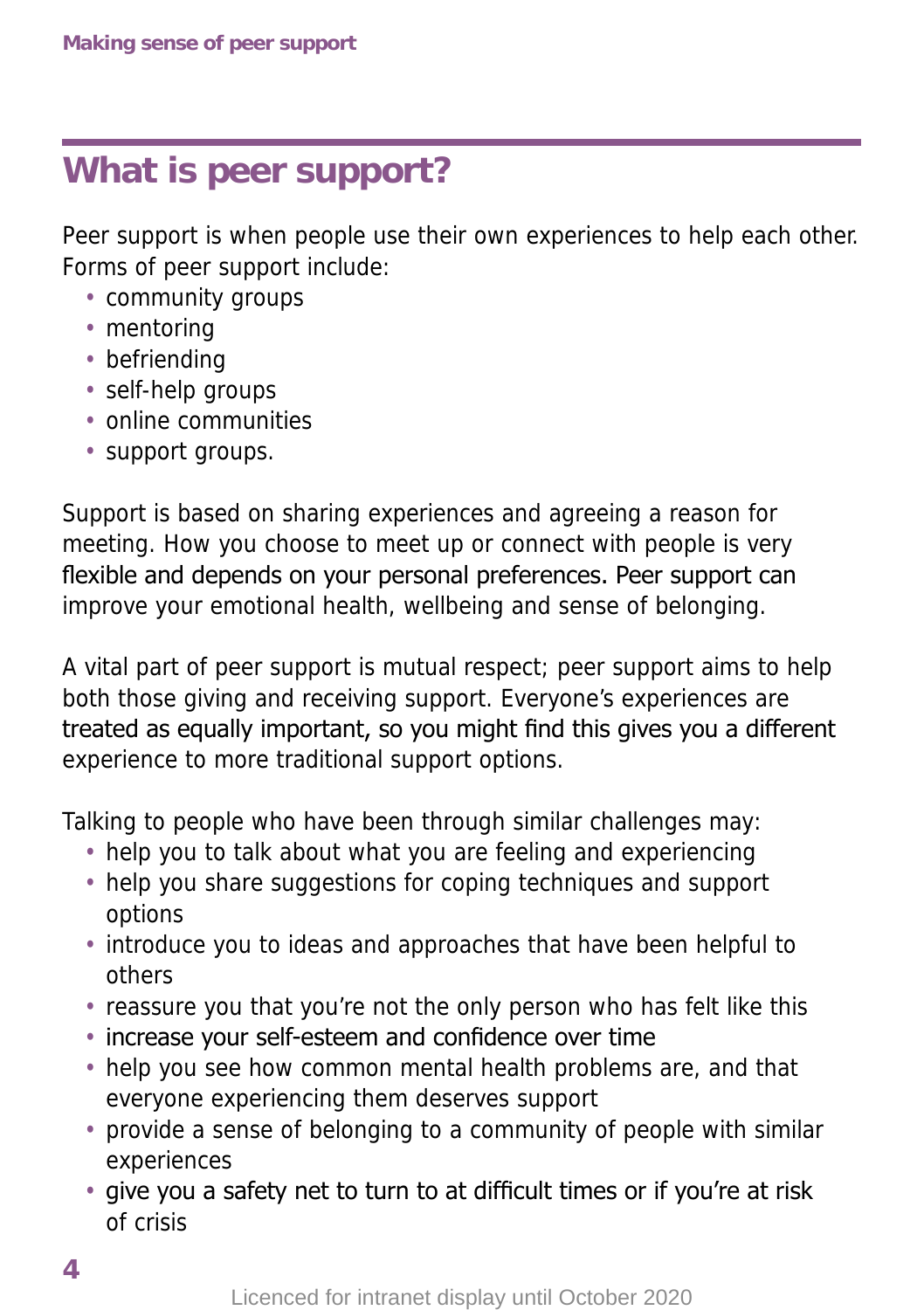- help you to find support that's right for you
- help you feel more empowered about your own wellbeing, if you feel disillusioned with the support you've received so far.

**O** The support was mutual. When I was going through a low patch, I often received reassurance and kind words.  $\bullet$ 

# What kinds of peer support are there?

Peer support can take many forms. While the ways people connect can vary, the most important part of peer support is that you feel heard and supported by others.

All good peer support should include:

- **A sense of purpose:** everyone involved knows what you're working towards.
- **Everyone both gives and receives support.** How much you give and receive will vary over time.
- **Participants sharing their experience** of mental health problems.

There are a wide range of peer support options, although what is available in your area may vary. You can usually participate in more than one type at a time.

# **Online peer support**

Online peer support offers lots of choices: when, where and how much you use it is up to you. It can be moderated (by volunteers or trained staff) or unmoderated. You might use:

- **social media sites** like Facebook or Twitter where people can share their experiences in public or closed groups
- **4 5** • **communities** dedicated to online support such as Mind's **Elefriends**, and Bipolar UK's **eCommunity**, which are moderated by trained staff.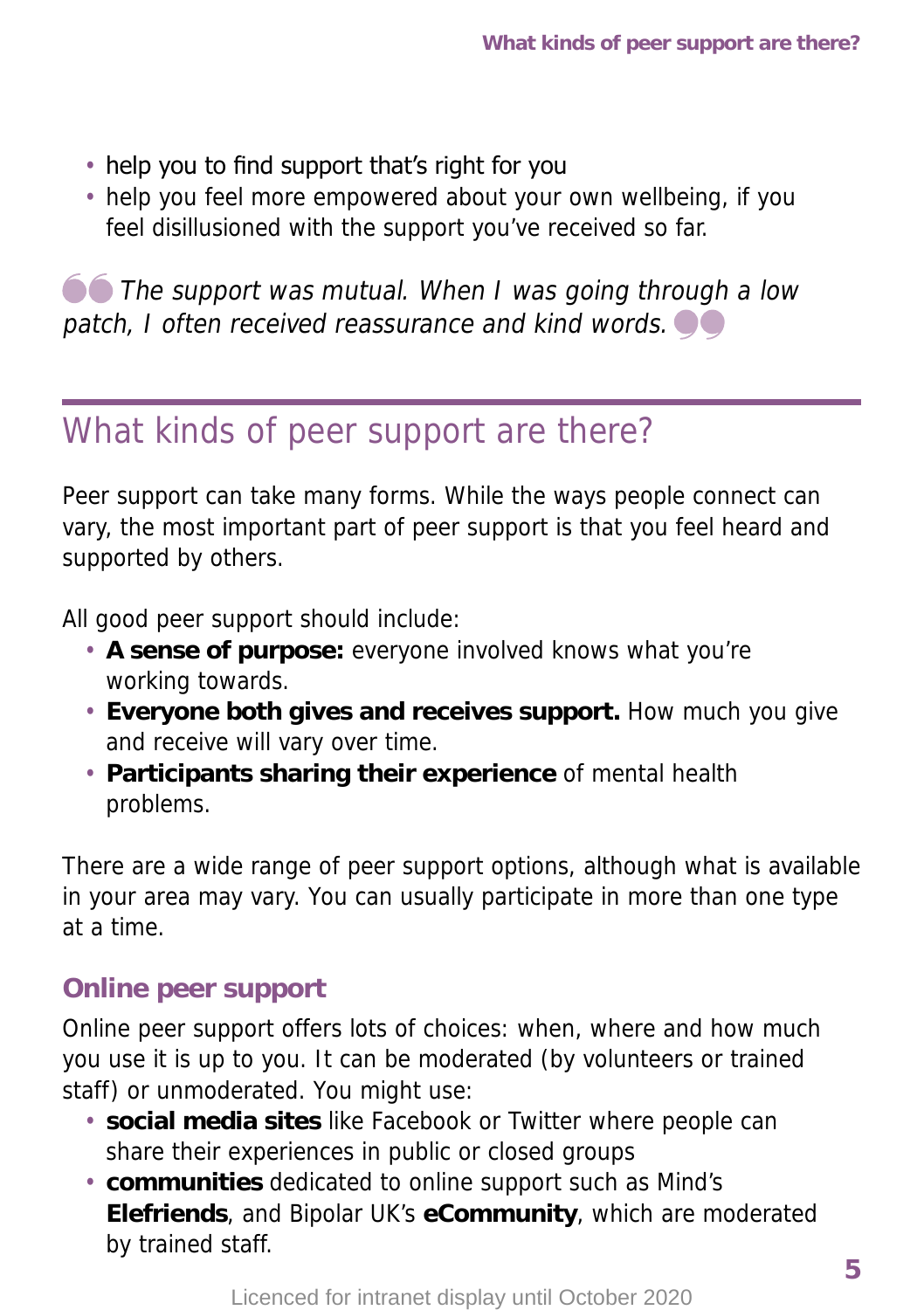| What are the benefits of online What should I be aware of?<br>support?                                                                                                                                                    |                                                                                                                                                                                                                                                                     |
|---------------------------------------------------------------------------------------------------------------------------------------------------------------------------------------------------------------------------|---------------------------------------------------------------------------------------------------------------------------------------------------------------------------------------------------------------------------------------------------------------------|
| • It may be easier to find groups<br>that are relevant to your<br>experiences.<br>• You can access support<br>whenever you have an internet<br>connection.<br>• You can stay anonymous if that<br>feels more comfortable. | • Sites may not be moderated or<br>managed by people you can<br>easily contact.<br>• You might not feel comfortable<br>sharing your experiences on<br>public sites.<br>• It might feel less personal or<br>overwhelming if there are a lot<br>of users on the site. |

Search 'staying safe online' at mind.org.uk for more information to help you to think about what you're comfortable sharing online.

# **Peer support groups**

Groups meeting in person to discuss experiences are sometimes called self-help or support groups. Sessions may be held in: drop-in centres, in-patient care, your local Mind, libraries or community centres.

Groups can focus on different things, for example:

- **Shared experiences:** for example, identifying as LGBTQ, hearing voices, or having a shared cultural background.
- **Shared diagnosis:** for example, **Bipolar UK** and **Anxiety UK**'s support groups and **Beat**'s groups for people who experience eating disorders.
- **Shared interest:** for example, music, spoken word, cooking, or gardening groups provide a space to share experiences around a shared interest.

Each group will be different. You could ask the organiser for more information before you go along, or try more than one group to find what's right for you.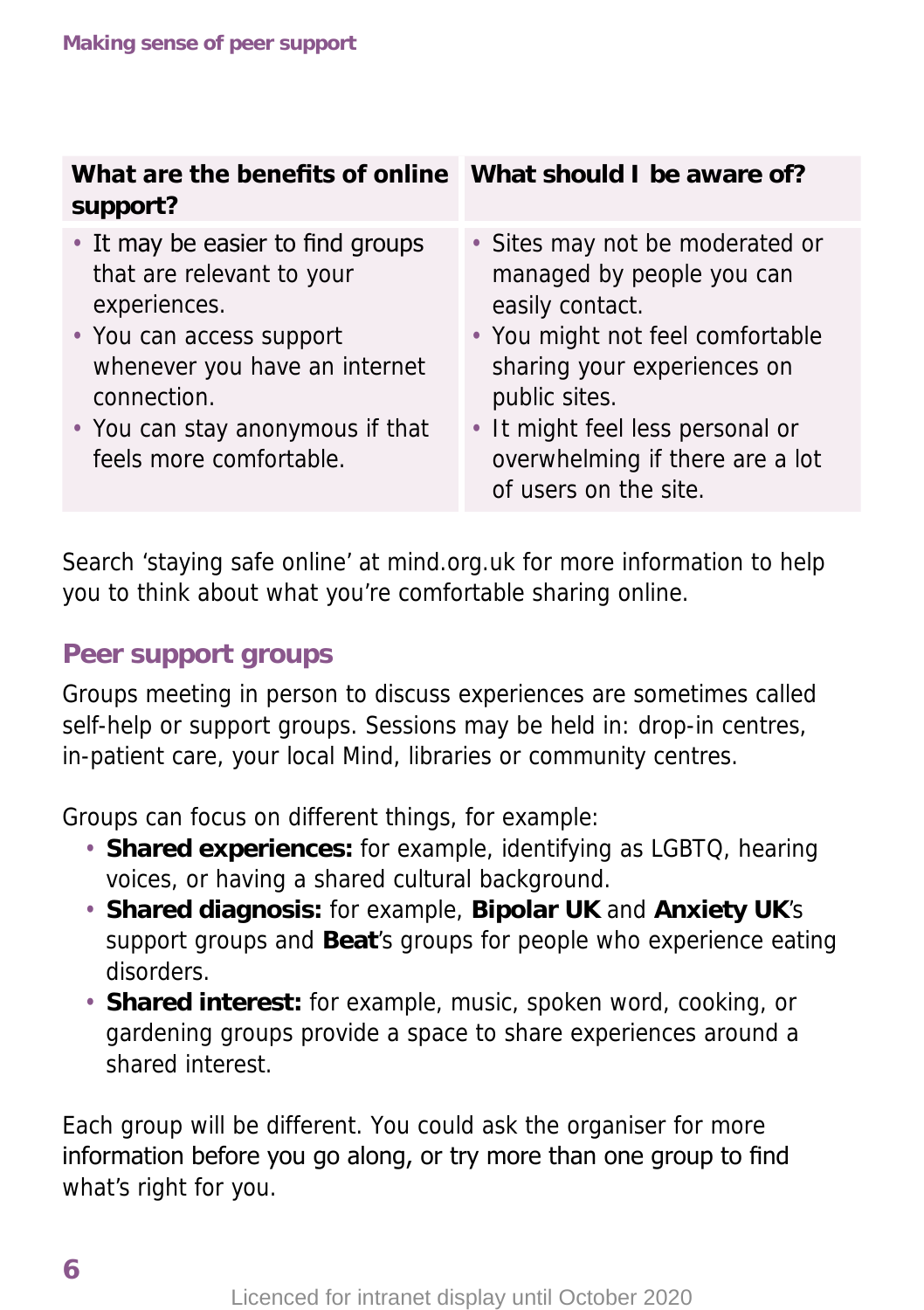# **O** I'll be honest, I had to go through a number of groups before I found one that I felt ok with and fitted in.  $\bullet$

### **One-to-one peer support**

One-to-one peer support can also be called mentoring or befriending. Some one-to-one support aims to work through exercises together, address a particular challenge you're facing, or set goals. Other one-toone peer support can be less structured, and you may feel more comfortable if you'd prefer to avoid a group setting.

One-to-one support can be useful if you're dealing with a change in circumstances, such as starting university or becoming a parent. This kind of support is often available over the phone or by email, as well as in person.

**Student Minds** run on-campus peer support for students, and organisations like **Home-Start** run befriending services for parents.

#### **Formal or informal support?**

Some peer support is facilitated by trained, paid staff who have experience of mental health problems. Online communities may have trained moderators who help posters share their experiences with others safely.

More informal support may be facilitated by volunteers with experience of mental health problems, either online or in person.

What kind of support you feel comfortable with is personal but whatever type of peer support you choose should make you feel supported and safe.

For contact details of the organisations mentioned please see the 'Useful contacts' section on p.18.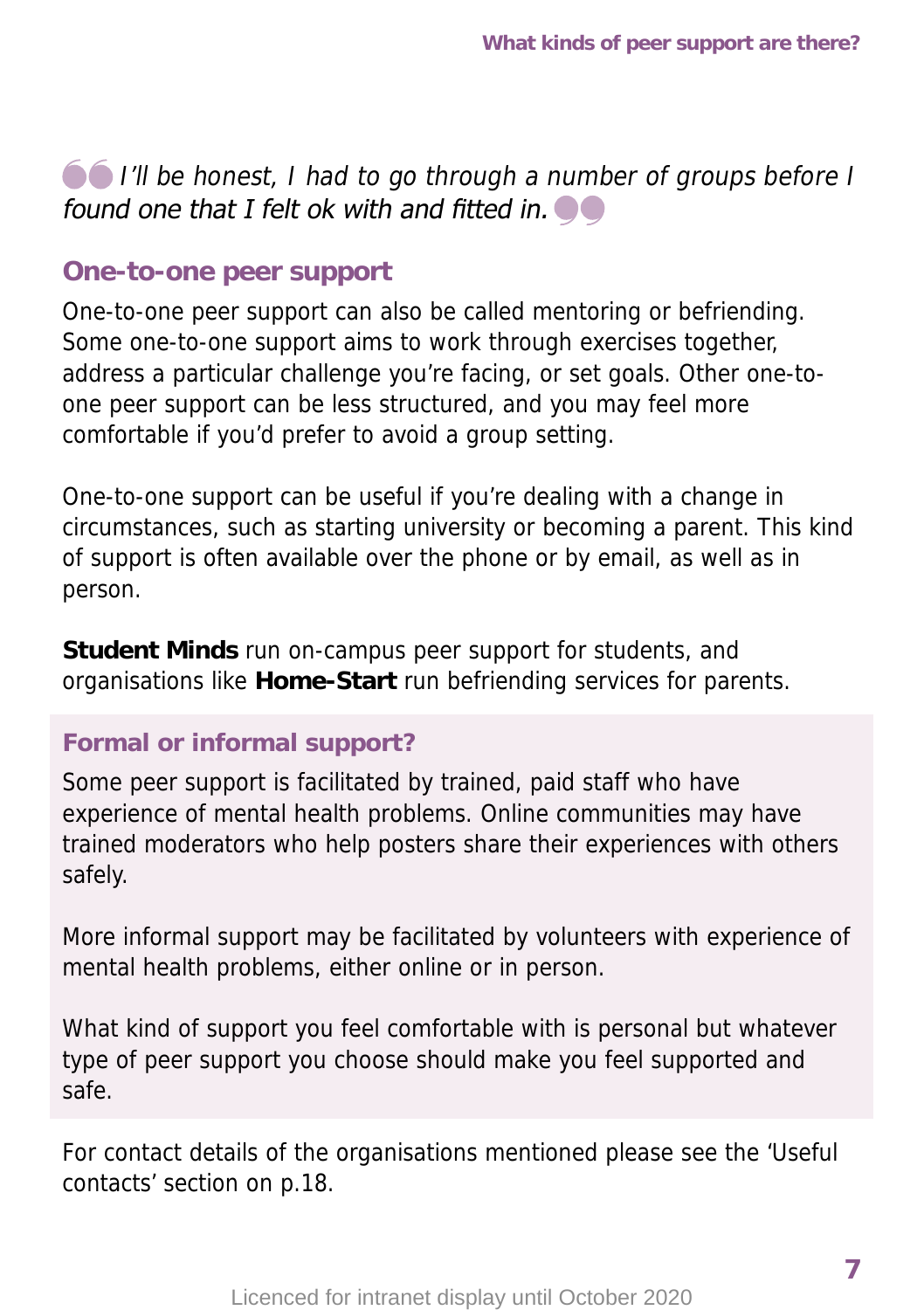# What happens in peer support?

What happens during peer support sessions will depend on the type of activity you're involved with. The aim of peer support is to share your experiences with people who understand and respect you.

This happens in lots of different ways. It might be helpful to think about a few things before you decide what you'd like to try.

# **Staying safe**

In general:

- Try to be aware of how you're feeling. If you're not feeling well, you might find hearing about other people's experiences more difficult.
- You should feel free to share what you feel comfortable with but it's worth thinking about how it makes you feel and how it might affect others.
- If you're not sure how to express yourself, try to focus on sharing how you feel (eg angry, sad, scared).
- If you feel like you need a break for any reason, it's okay to take some time out from the session.

If you're worried about going along to a new group, you could:

- take a friend or family member with you the first time you go along
- choose a group where the meetings are held in a public space such as a library, community centre or village hall.

If you're thinking about joining an online community, you might want to read our information about staying safe online at mind.org.uk.

**O** Things I was ashamed of and felt quilt for were common in the group. It was a profound and powerful experience.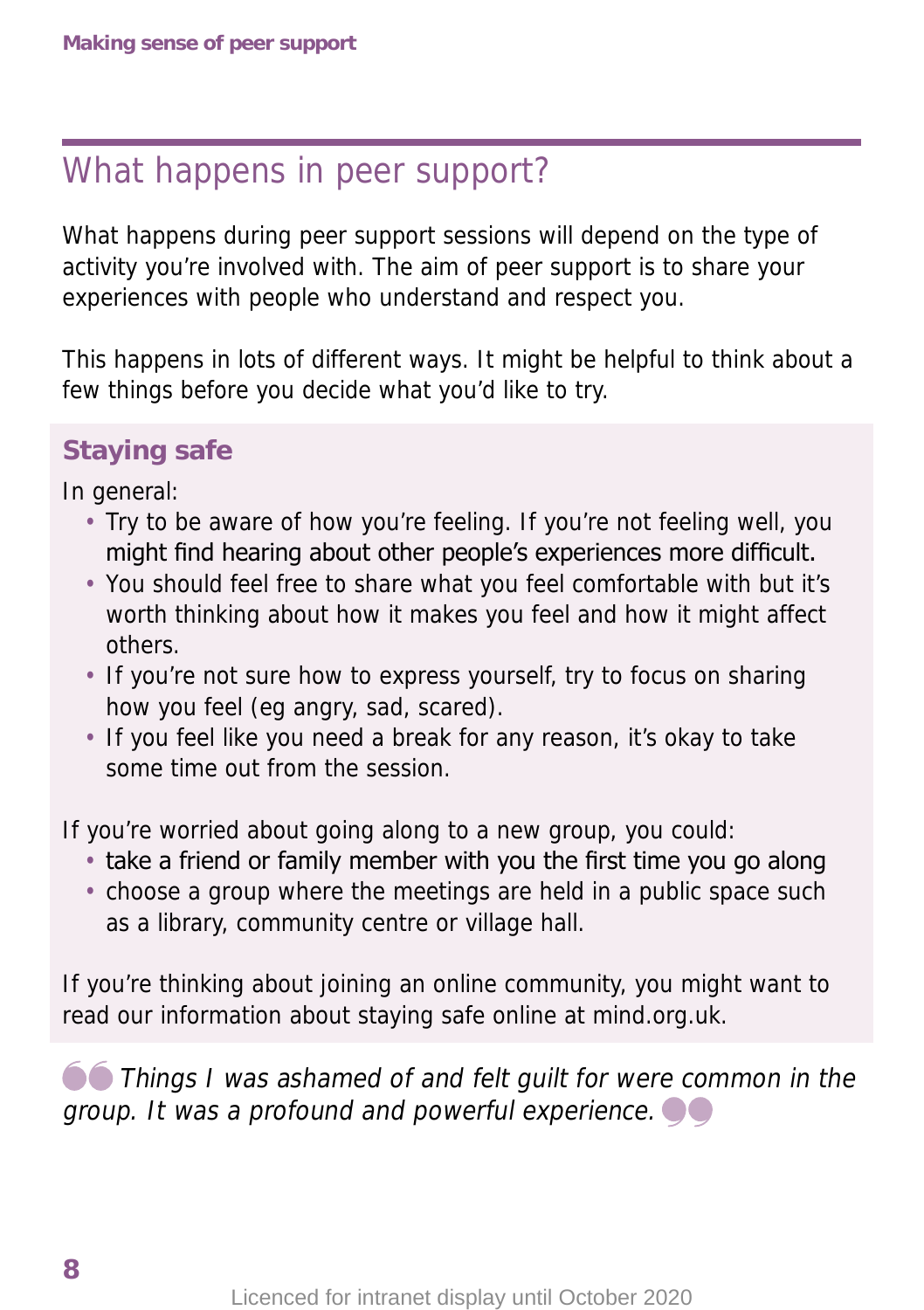## **How is the support structured?**

Peer support can be:

- **Formal** often with a set time that you attend a group or meet with someone, usually either in person or on the phone. There are usually trained staff or volunteers supporting people who are seeking help with their mental health.
- **Informal –** peer support services you can drop into when you want to, either online or offline.

## **How do I access support?**

It might be:

- **In person** talking to someone face to face.
- **Remotely –** having conversations over the phone or by email.
- **Online** using websites or social networks to talk to others.

You might also want to check if the support is **ongoing or limited** – can you keep going as long as you need to or will there be a set number of sessions?

# **Is there a moderator?**

Groups can be:

- **Facilitated or moderated –** groups with a formal leader, or online moderators, to keep the space and conversation safe.
- **Open –** more informal peer support that is open for anyone to contribute.

# **Is there a specific focus?**

Depending on what you'd like support with, you might be interested in groups that are:

- **Specific** peer support that is for people with a specific diagnosis (eg bipolar disorder or BPD), or experiences (eg hearing voices or eating problems).
- **General –** peer support for people experiencing a range of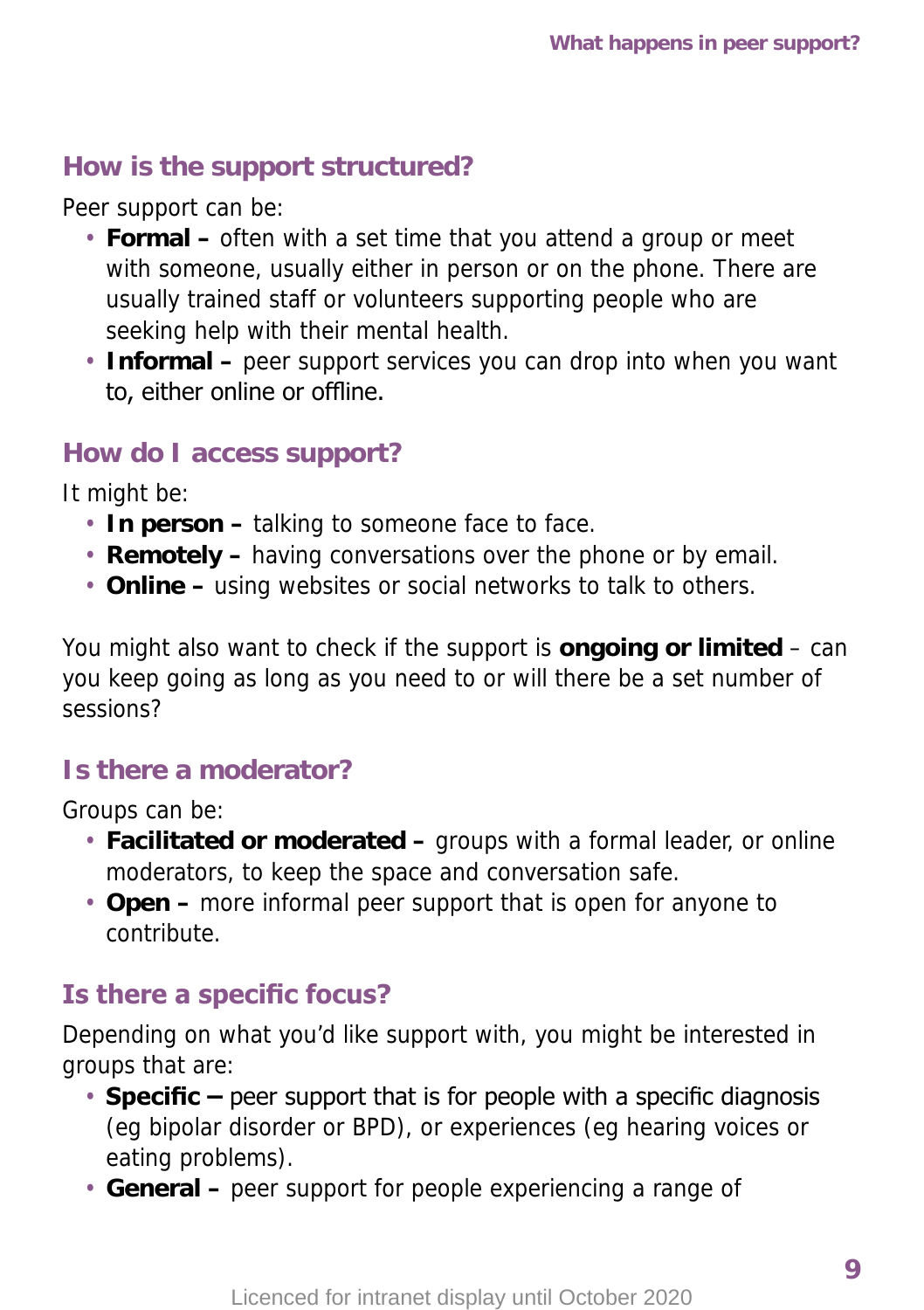problems, often including things that aren't mental health problems but can be linked to them, like loneliness or parenting worries.

• **Activity-based –** some groups focus on activities such as spoken word, ecotherapy, sport or arts therapy which help people to connect.

## **How many people are involved?**

Peer support can take place:

- **In groups –** peer support where lots of people come together to support each other.
- **One-to-one –** peer support, usually provided by the NHS or a charity, where you speak to someone who has had similar experiences to you (online, in person, by phone or email).

# **Can I become a peer supporter?**

If you attend a group or share your experience online, you're already a peer supporter. Even if you don't speak up often, your presence counts. In peer support, listening to others is as important as sharing your own experiences.

You may want to use your experiences to help others by:

- **Volunteering as a peer supporter** for people who share your specific experience or diagnosis. Many organisations such as **Bipolar UK**, and **Beat** (for people experiencing eating problems) provide opportunities to volunteer.
- **Setting up your own group** or being involved in group facilitation. Try asking at your group, searching online, or visiting mind.org.uk/peersupport to find out more.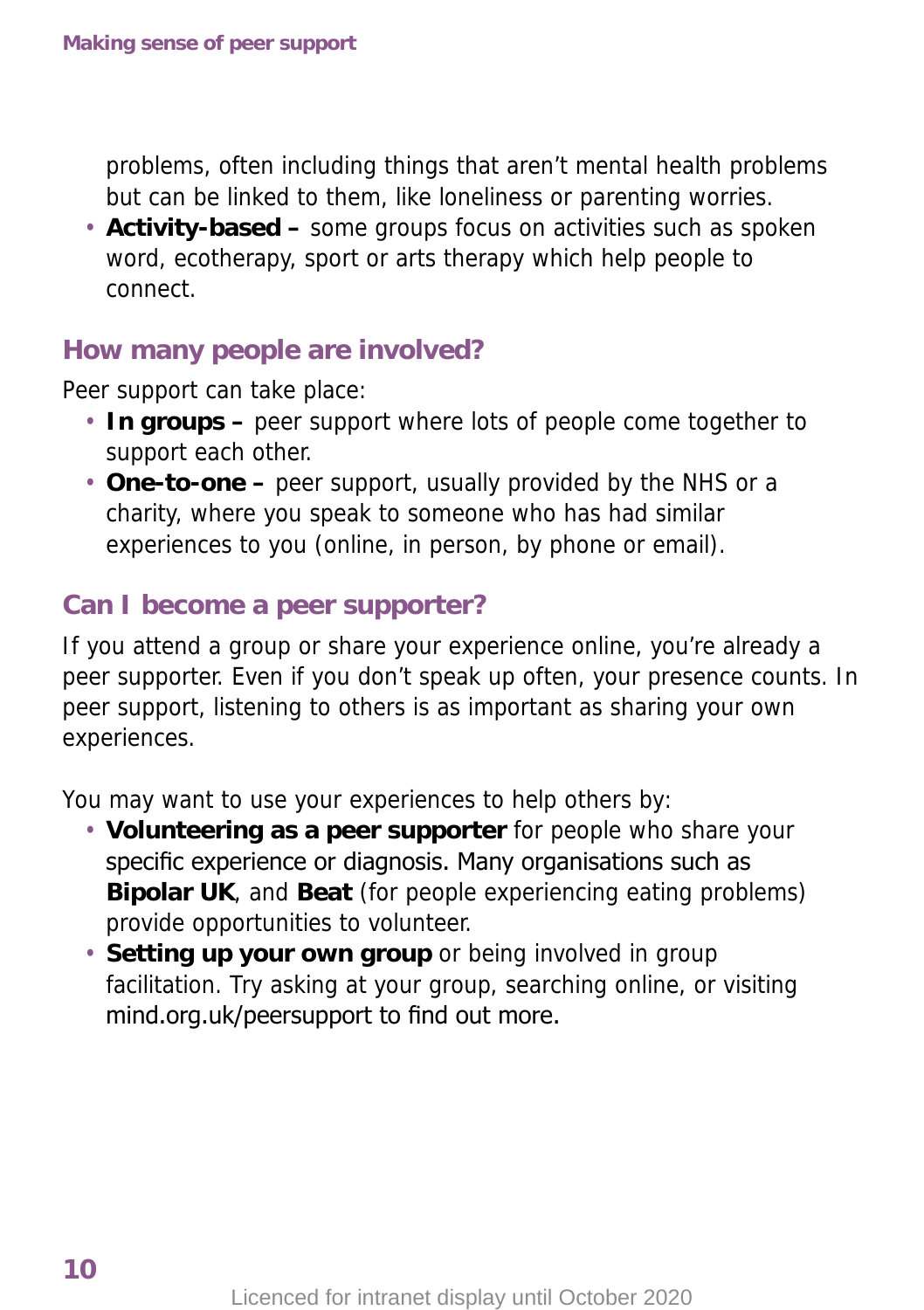# Is peer support right for me?

What kind of support you find most helpful is completely up to you. Many people find that peer support helps them to feel more in control of how they manage their mental health.

Before trying peer support, it can be helpful to think about the following:

- **Am I comfortable talking about my experiences to new people?** Talking about your experiences and feelings can make you feel more aware of your thoughts and emotions. Lots of people take a couple of sessions to start sharing their experiences freely.
- **Do I want to focus on talking about my experiences, or take part in an activity?** You may want to take part in activities like music, art or gardening to get to know people, or you may prefer to just talk with others in a support group setting. If you're not sure what's right for you, you can explore different options before you commit to anything.
- **Am I comfortable hearing about others' experiences?** Listening to others' experiences is a big part of peer support. This can help you feel less alone or introduce you to new coping strategies but there may be also be times when other people's experiences may be unhelpful or triggering for you.
- **Do I need more personal support?** You may decide that sometimes you would prefer to talk to a therapist or professional, rather than a peer.
- **Am I well enough?** If you need more regular or crisis support, peer support might not be right for you at the moment. If a support group sounds like it might be too intense, something less formal like gardening or sport might be suitable option.
- **Is it the right time?** You might decide that peer support isn't what you need at the moment. Many people dip in and out of peer support at different times – you will still be able to access it in the future if you want to.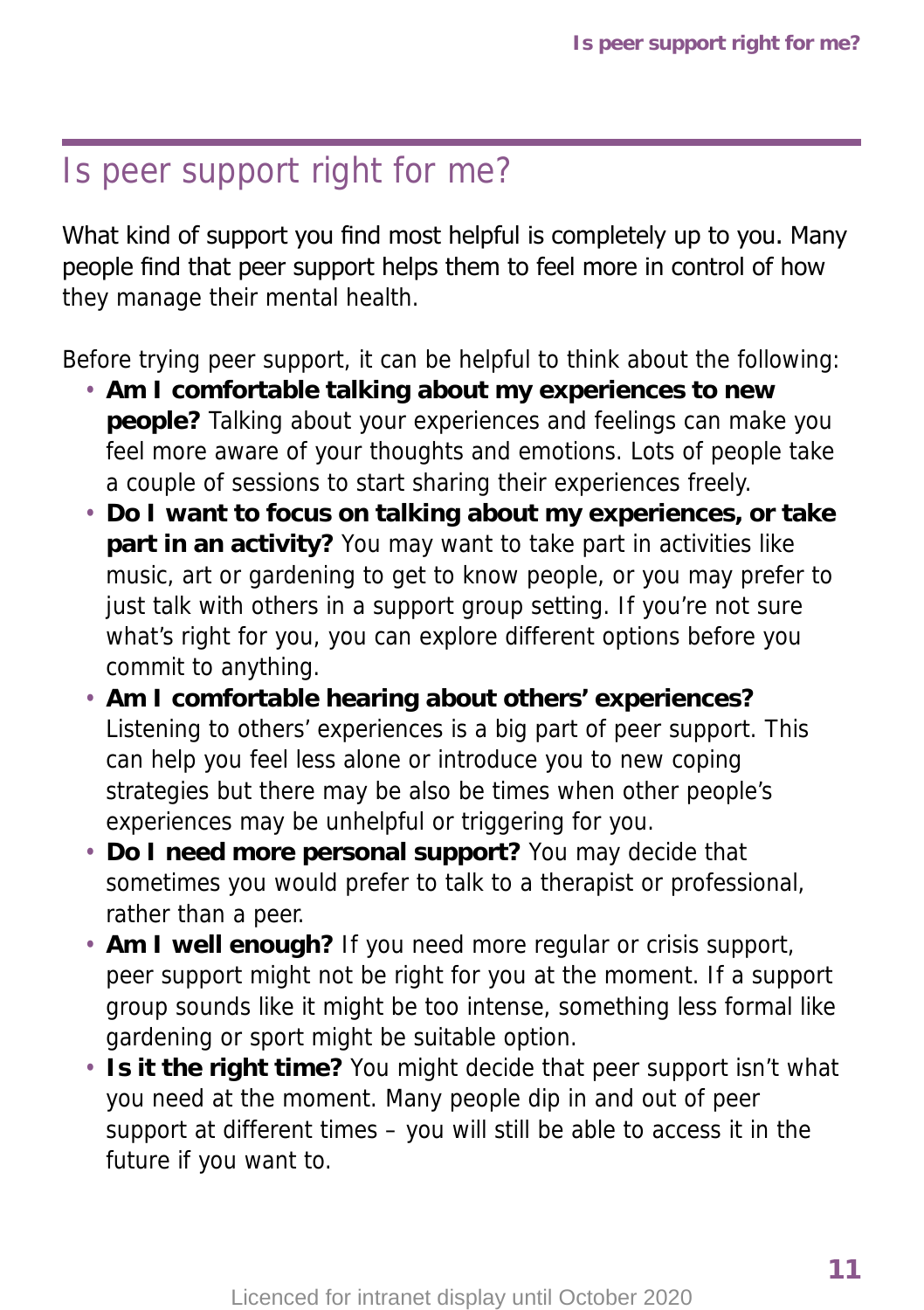# $\bullet\bullet$  It's not always about getting or giving advice. It's also about having a safe space to get things off our chest and occasionally sharing a laugh about it all!  $\bullet$

The kind of support that works for you is completely personal. If you aren't finding something helpful, you can try something else. For example, online support can be helpful if you feel worried about going to a group in person for the first time.

You could discuss this with your GP or mental health professional, or with your friends and family to help you decide. See 'What kinds of peer support are there?' on p.5 for more information.

# Peer support for specific groups

You may find it useful to share your experiences with people who understand other aspects of your life as well as your mental health. If you are a member of a particular group in society, you may feel more comfortable talking to other members of that group.

Peer support may be particularly useful if you haven't had good experiences with traditional mental health services. Specific groups may focus on building a community, talking about your emotional wellbeing more, or finding ways to cope that fit with any religious beliefs you may have.

**It's also helped me to feel more accepting and at peace with** who  $I$  am.  $\bullet \bullet$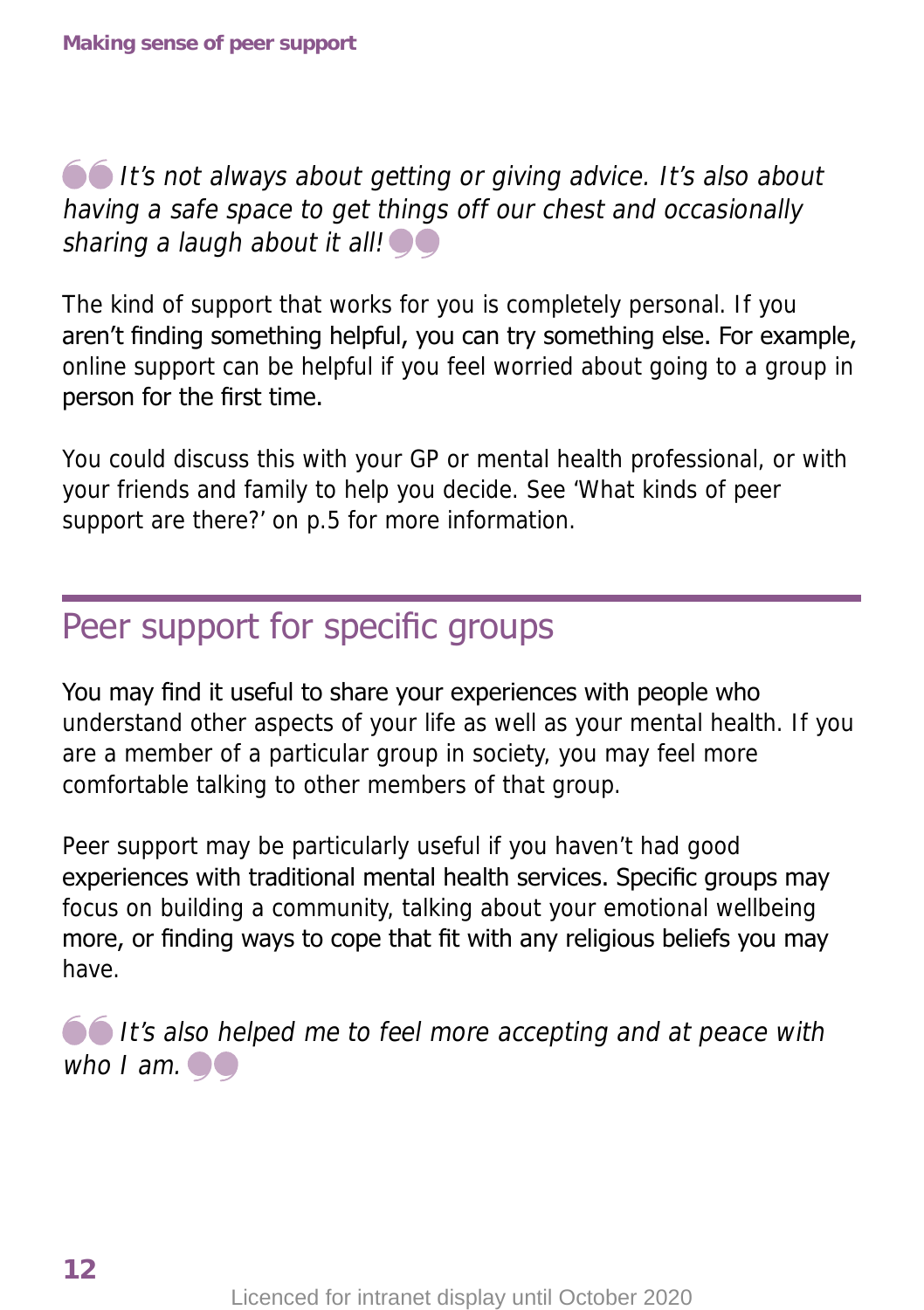# **LGBTQ people**

There are a number of support services for LGBTQ people, many of which support people with mental health problems. They will often be able to direct you towards peer support services and the support nearest to you.

- **MindOut** is a specialist mental health service run by and for LGBTQ people that can offer advice on peer support groups, and offers support via the telephone and online.
- **LGBT switchboard** provides information and support and is staffed by volunteers who identify as LGBT.
- **Stonewall** has a database of local groups you can search by topic and area.

# **BAME (Black, Asian and minority ethnic) people**

Specific groups may focus on building a community, talking about your emotional wellbeing more, or finding ways to cope that fit with any religious beliefs you may have.

Other BAME people may also have a greater insight into challenging experiences, such as racism in society and the mental health system. If you find it difficult to trust your GP or other services, peer support can provide a safe space to get support.

Other groups that may be able to assist are:

- **300 Voices** project, currently being piloted in the West Midlands, is intended specifically for younger African-Caribbean men.
- **Southall Black Sisters** include mental health support among their work with BAME women.
- **Chinese mental health association**.
- **The South Asian mental health service** at the South London and Maudsley NHS Trust (SLAM).
- **Sharan**, an organisation for Asian women, includes a community forum.

Your local Mind, or Mind's Infoline, will also be able to help you find out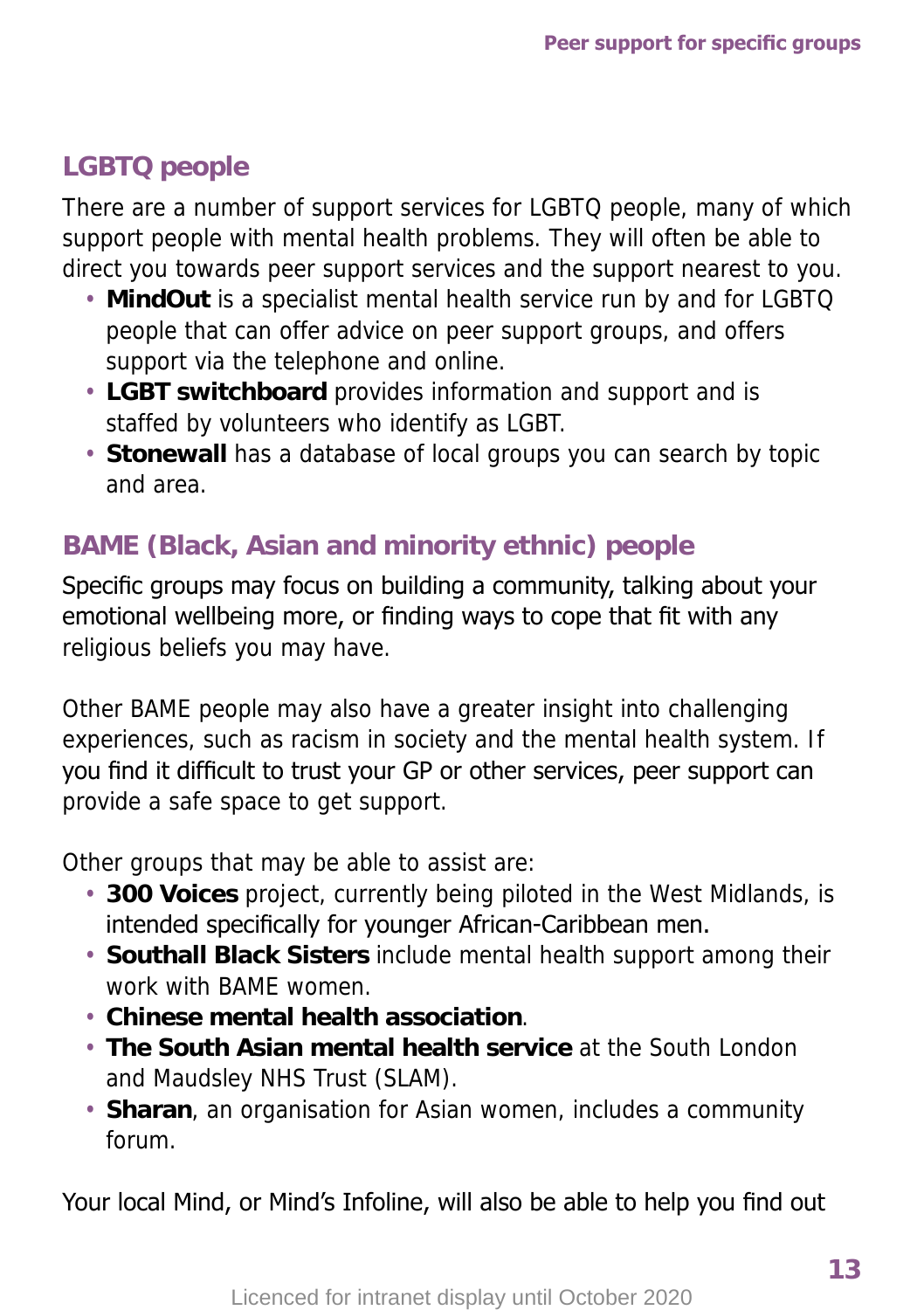what's available. The **British Association for Counselling and Psychotherapy (BACP)** also provides a number of links to groups for specific communities.

# **Older people**

Mental health, particularly depression and loneliness, is increasingly recognised as an important issue for older people. You can find peer support through:

- **Age UK** who run a telephone befriending service, as well as peer support and befriending services through local Age UKs.
- Mental Health Foundation's **Standing Together**.
- Your local Mind, or Mind's Infoline, will also be able to help find out what's available in your area.

# **Children and young people**

You may already use social media sites as a way to share your experience and get support, but you might prefer to find support more specific to mental health.

You could try:

- **YoungMinds** offer a range of peer support services for younger people.
- Online organisations like **The Mix** aim to support young people in general, including with mental health problems.
- Several experience-specific organisations have resources for young people, for example **Beat**, a charity for people who experience eating disorders.

**O** That shared experience of helping someone you don't know and having them open up to you is a wonderful, life-affirming experience.  $\bullet$ 

For contact details of the organisations mentioned please see the 'Useful contacts' section on p.18.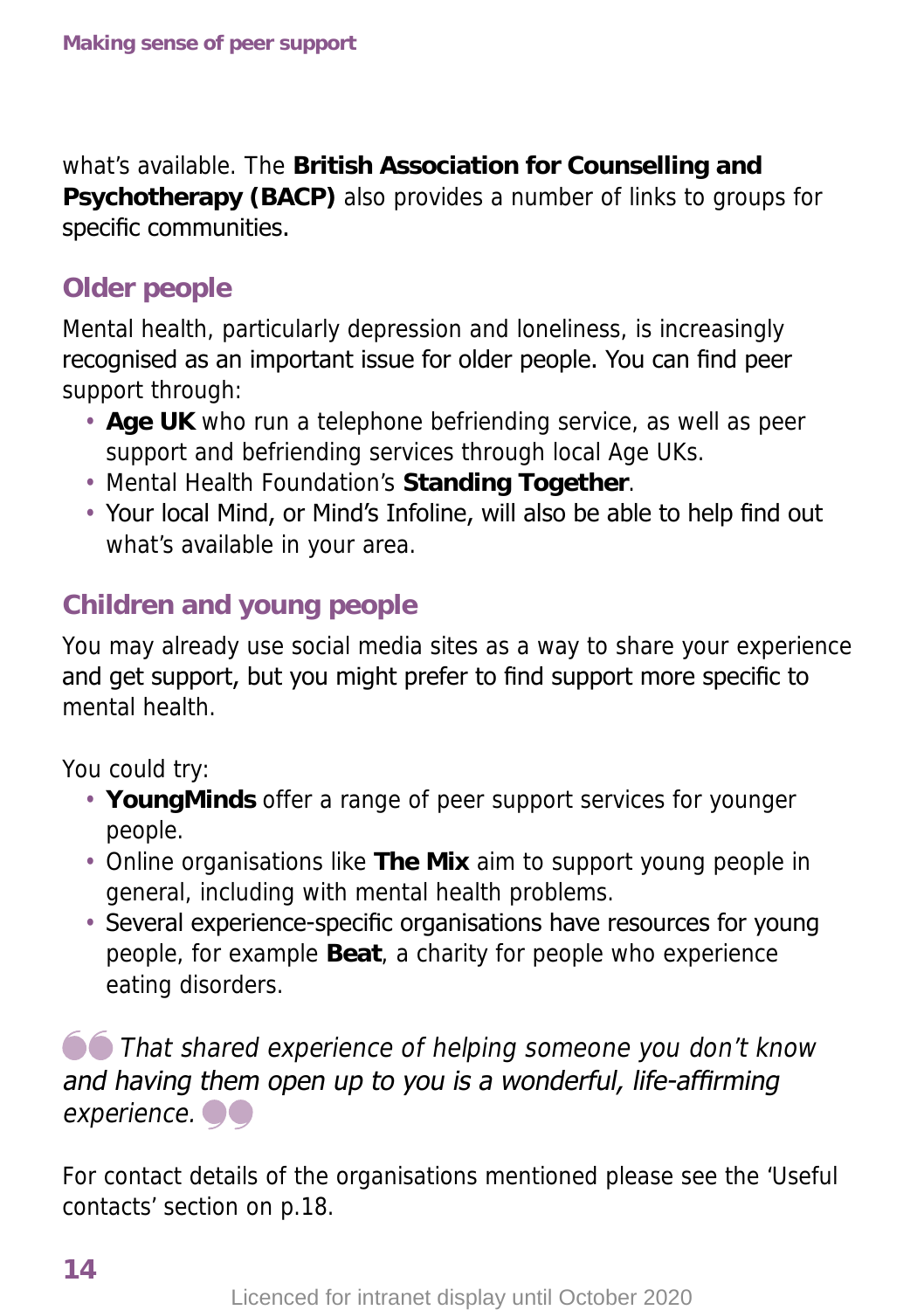# How can I find peer support?

Many peer support groups can be joined by anyone, without a referral from your GP. However, most peer support services are local and not available nationwide, so it can be hard to find out what's available in your area.

# **NHS services**

Some NHS services run peer support groups, sometimes within hospitals or organised by your community mental health team (CMHT). These will often need a referral. To find out what's available in your area, your GP may be able to suggest what kind of peer support would be suitable.

## **Online support**

There is a huge range of peer support available online:

- Some sites such as **Big White Wall** only cover parts of the UK, but may be free for you to access in your area, through GP referral or through your university.
- Mind runs the online support community, **Elefriends**, which is open to anyone over 18.
- See 'What kinds of peer support are there?' on p.5 for more information.

There are also countless informal groups available, and many people find informal groups on social media extremely helpful. If there is no moderation, make sure you know how to stay safe online.

If possible, you could discuss what you're doing with a trusted friend or relative. This is particularly important if you find you want to meet people you have met online face-to-face. It's often best to take a friend with you and meet in a public place.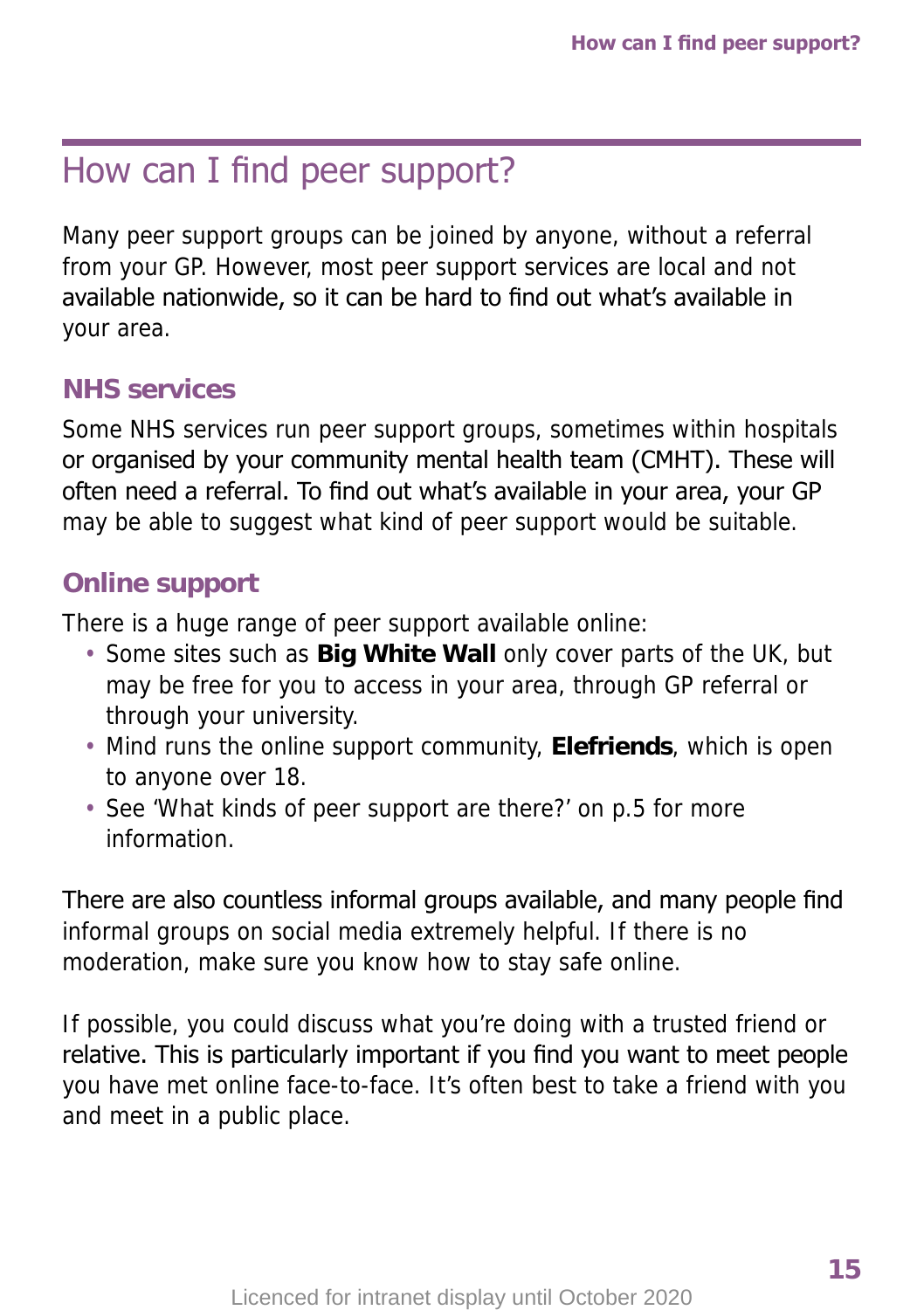## **Mind's online database**

Mind believes that people should have access to quality peer support wherever they live. You can search our online database of peer support projects in England and Wales by region. To find support near you, visit mind.org.uk/peersupportdirectory

#### **Peer support in rural areas**

If you live in a rural area, mental health services and support may be more spread out. Your nearest local Mind should be able to suggest the most convenient peer support options.

Several organisations have been specifically set up to support rural communities and may be able to help you access peer support:

- **The Farming Community Network** is able to provide help, sometimes including peer support, to anyone in the farming community facing difficulties.
- **ACRE** provides information and signposting on a range of issues for people living in rural communities.

The growth of online peer support services such as **Elefriends** or **Friends in Need** can be particularly useful if you live in a rural area and struggle to find people who understand your experiences.

# **Local Minds**

Many local Minds run peer support groups. You can contact your local Mind to see what they offer. Mind is also running some specific peer support programmes across the country, through local Minds:

- **Side by Side** which aims to provide and research peer support in nine areas: mind.org.uk/sidebyside
- Our **Blue Light Programme** supports emergency services staff and their families through mental health champions and peer support: mind.org.uk/bluelight
- **Get Set To Go** encourages people to take up physical exercise that is beneficial to their mental health, or to use their experience to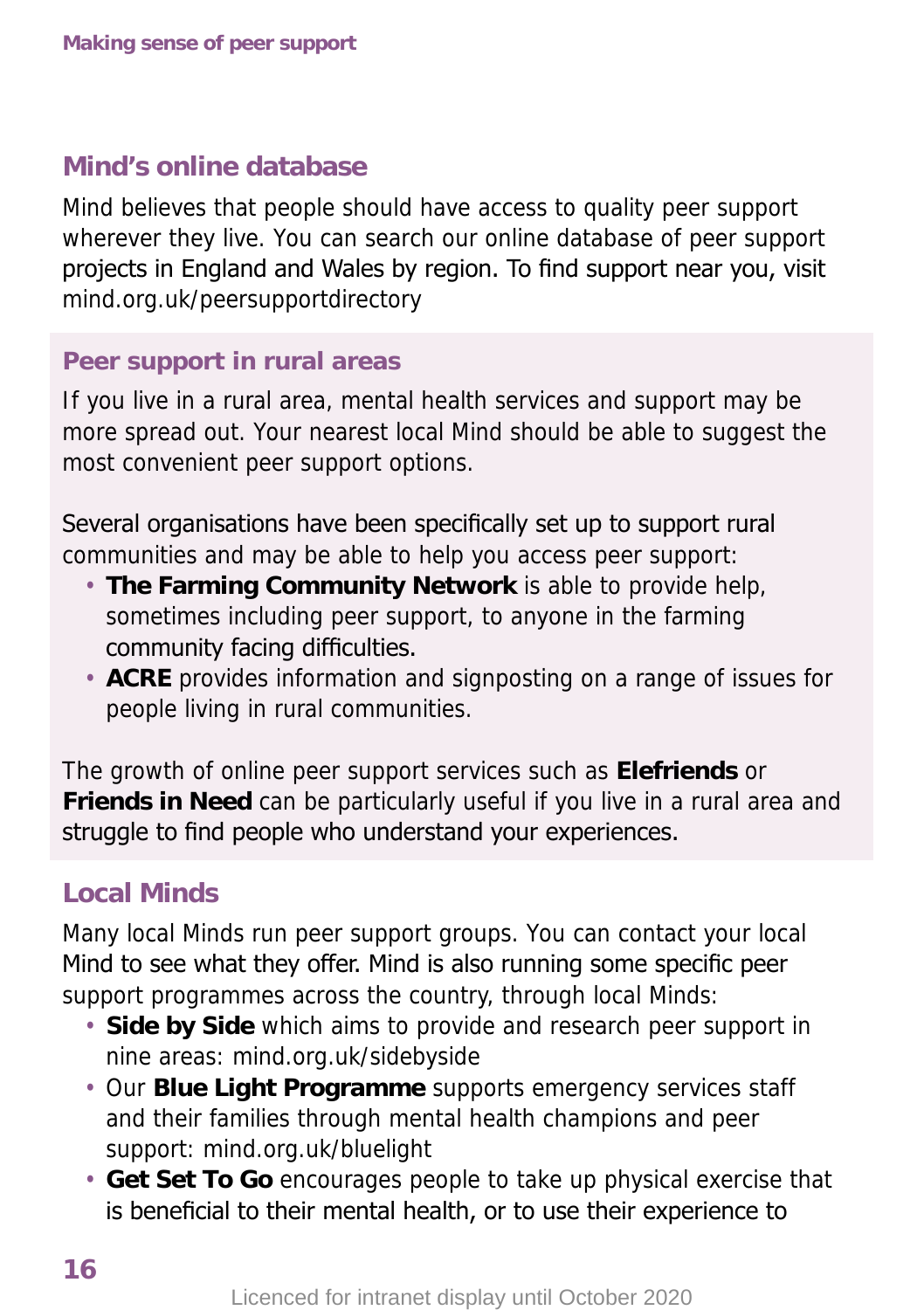help someone else take up a new activity. Several local Minds that aren't part of the project also provide support for people who want to be more active: mind.org.uk/getsettogo

• **Two in Mind** supports the mental health of pregnant women, new mothers and their families. Initially based in Wales, peer support is a major element: twoinmind.org

For contact details of organisations mentioned, see 'Useful contacts' on p.18.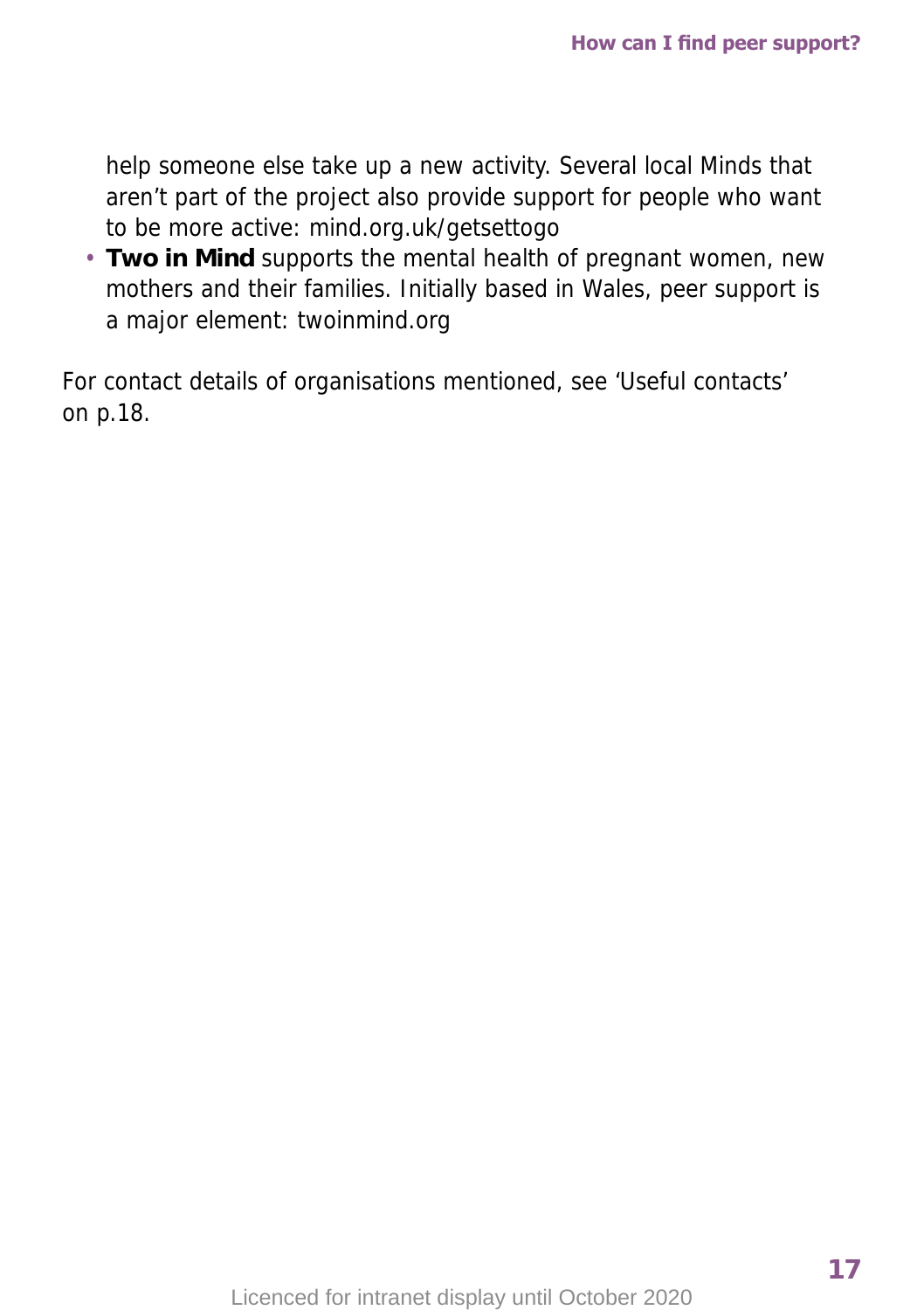# Useful contacts

300 voices web: time-to-change.org.uk/300voices Peer support for young African and Caribbean men.

# Action for Communities in Rural England (ACRE)

web: acre.org.uk Providing information and signposting on a range of issues for people living in rural communities in England.

## Age UK

tel: 0800 169 2081 web: ageuk.org.uk Support, help and information for older people.

## Anxiety UK

tel: 0844 477 5774 web: anxietyuk.org.uk Support, help and information for people experiencing anxiety.

#### The British Association for Counselling and Psychotherapy (BACP)

web: itsgoodtotalk.org.uk Search for accredited therapists in your area.

#### **Beat**

adult helpline: 0345 634 1414 youthline: 0345 634 7650 web: b-eat.co.uk Information on eating disorders, online community and a directory of support services at helpfinder.b-eat.co.uk

#### Big White Wall

web: bigwhitewall.com Online community for adults experiencing emotional or psychological distress. It is free to use in many areas if you live in the UK, if you're a student, or if you have a referral from your GP.

## Bipolar UK

tel: 0333 323 3880 web: bipolaruk.org.uk Support for people experiencing bipolar disorder, their families and friends. Support groups, telephone mentoring and online support available.

# Chinese Mental Health Association

web: cmha.org.uk Support for Chinese people experiencing mental health problems.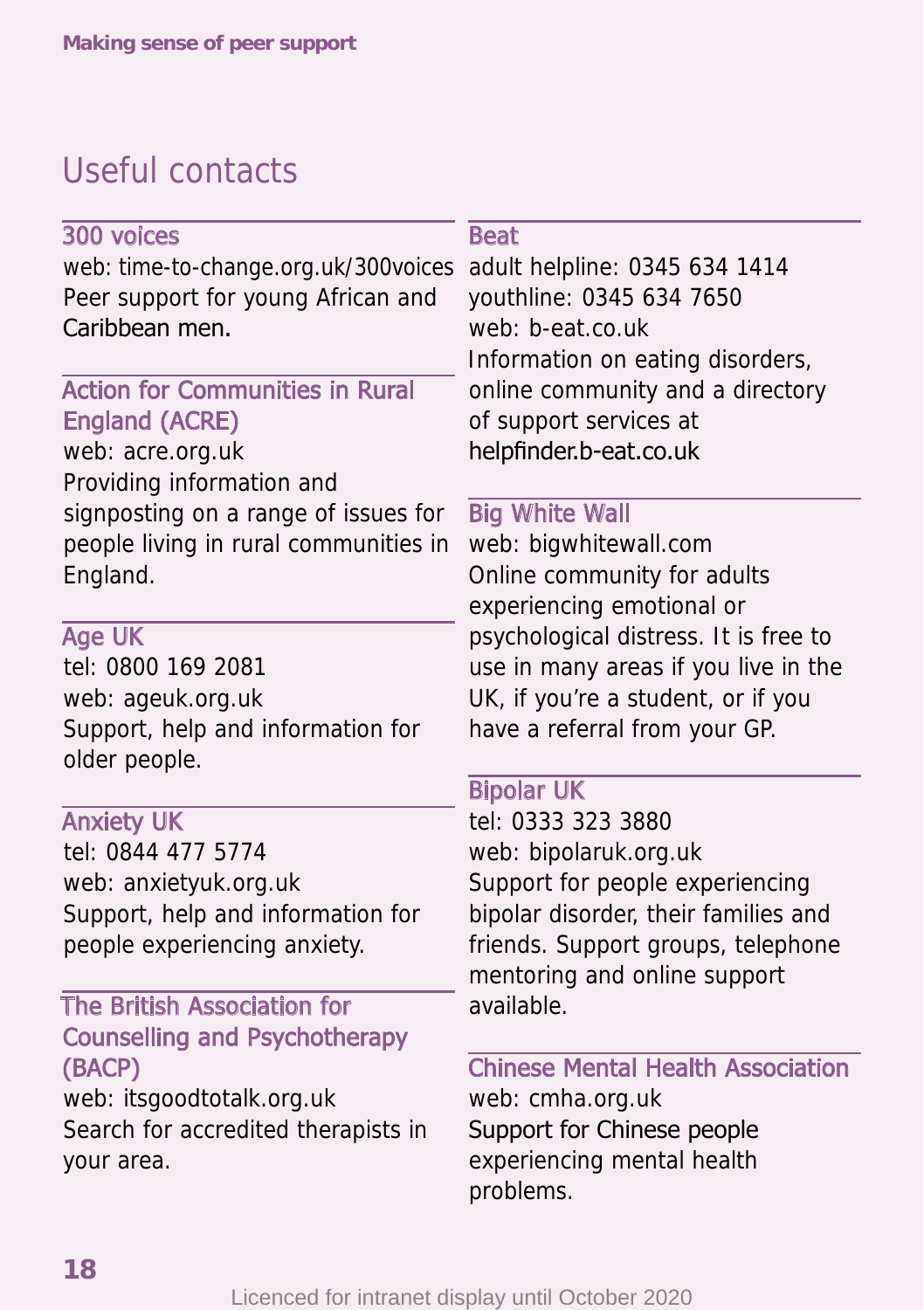# Useful contacts

## **Elefriends**

web: elefriends.org.uk A supportive online community for people experiencing mental health problems.

#### **Emergence**

web: emergenceplus.org.uk Information and support for anyone affected by personality disorders.

#### Farming Community Network tel: 03000 111 999

web: fcn.org.uk Support on a range of issues for people in the farming community.

#### Friends in Need

web: friendsinneed.co.uk A site to help people affected by depression to meet online and in their local area.

## Hearing Voices Network

tel: 0114 271 8210 web: hearing-voices.org Information and support for people who hear voices or have other unusual perceptions.

#### Home-Start

tel: 0800 068 63 68 web: home-start.org.uk Local support networks for families with young children.

## LGBT switchboard

tel: 0300 330 0630 web: switchboard.lgbt Information and support for LGBT people.

## Mental Health Foundation

tel: 020 7803 1100 web: mentalhealth.org.uk Research and information for people with mental health problems, including Standing Together, a peer support project for older people.

#### MindOut<sup>1</sup>

tel: 01273 234839 web: mindout.org.uk

A mental health service run by and for lesbians, gay men, bisexual and trans people. Based in Brighton and Hove, they provide local services as well as online support that can be accessed nationally.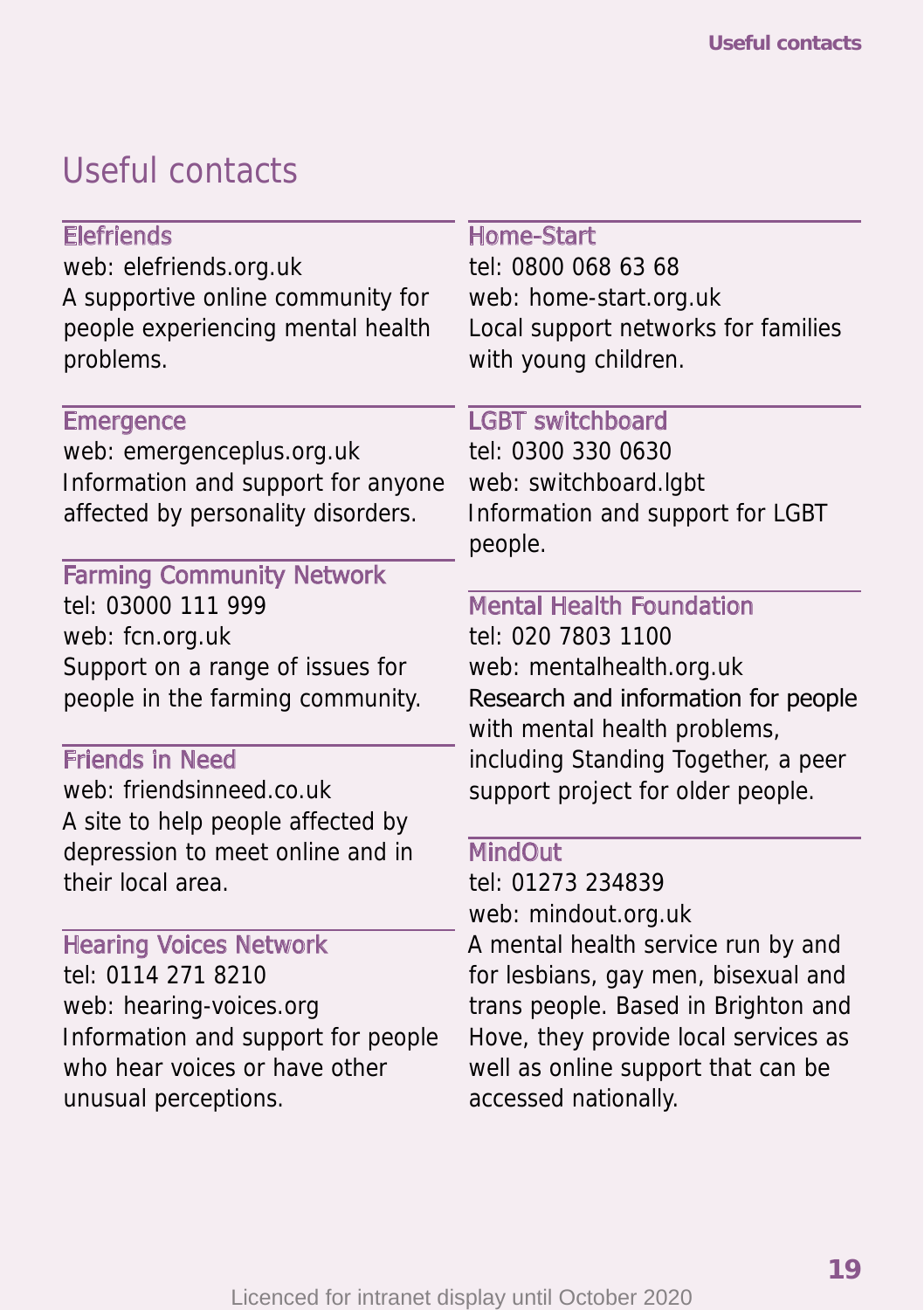# Useful contacts

#### The Sharan Project

tel: 0844 504 3231 web: sharan.org.uk An organisation for Asian women, includes a community forum.

#### Southall Black Sisters

web: southallblacksisters.org.uk Information and advice on a range of issues, by and for women from Black and minority ethnic backgrounds.

#### **Stonewall**

tel: 08000 50 20 20 web: stonewall.org.uk Help and advice for LGBT people on a range of issues.

#### Student Minds

web: studentminds.org.uk The UK's student mental health charity.

#### The Mix

tel: 0808 808 4994 web: themix.org.uk Online guide to life for 16-25 year olds. Straight-talking emotional support is available 24 hours a day. Chat about any issue on moderated discussion boards and in a live chat room.

#### **YoungMinds**

web: youngminds.org.uk Information for both parents and young people.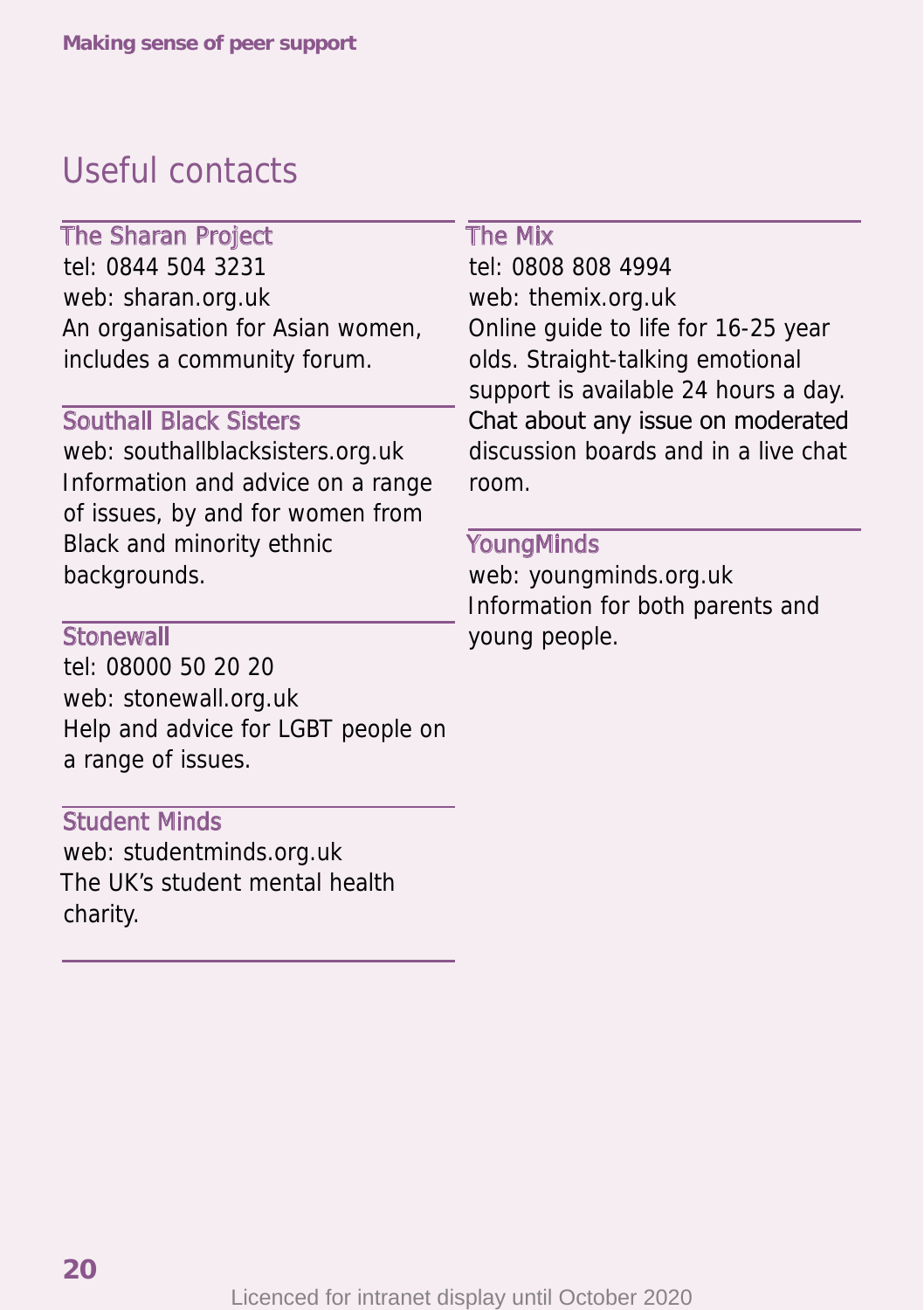# Support Mind

Providing information costs money. We really value donations, which enable us to get our information to more people who need it. Just £5 could help another 15 people in need receive essential practical information. If you would like to support our work with a donation, please contact us on:

tel: 0300 999 1946 email: supportercare@mind.org.uk web: mind.org.uk/donate

This information was written by Sam Challis.

We welcome feedback on our publications. To give feedback on this booklet, email us at mindinfoteam@mind.org.uk

Published by Mind 2016 © 2016. To be revised 2019.

ISBN 978-1-910494-15-8

No reproduction without permission References available on request Mind is a registered charity No. 219830

Mind (National Association for Mental Health) London E15 4BQ tel: 020 8519 2122 fax: 020 8522 1725 web: mind.org.uk